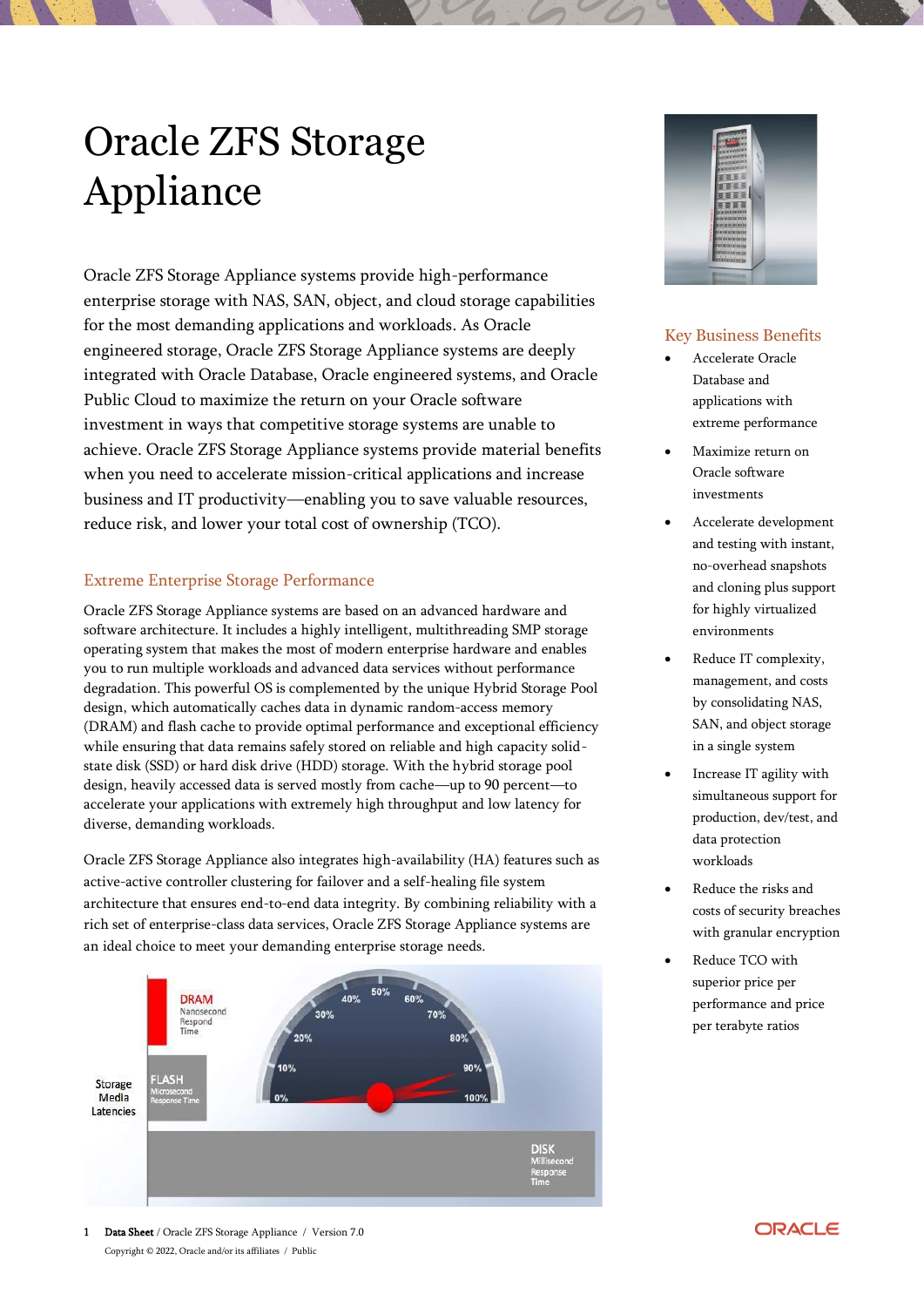#### Figure 1. DRAM-centric architecture

## Superior Efficiency

Oracle ZFS Storage Appliance systems feature an advanced set of management and analytics tools that enable storage administrators to rapidly provision, manage, and troubleshoot storage related issues. Rapid deployment of powerful advanced data services—unlimited snapshots, clones, thin provisioning, five different compression algorithms, and replication are managed via the intuitive browser user interface (BUI) or the command-line interface (CLI).

| Sun<br><b>ORACLE</b>                  | ORACLE ZFS STORAGE ZS7-2                    |                      |                                                                                                                                                               |                    |                  |                                | Super-User@hwtsys10 LOGOUT HELP |      |
|---------------------------------------|---------------------------------------------|----------------------|---------------------------------------------------------------------------------------------------------------------------------------------------------------|--------------------|------------------|--------------------------------|---------------------------------|------|
| $\omega$                              |                                             |                      | <b>Configuration</b>                                                                                                                                          | <b>Maintenance</b> |                  | <b>Status</b><br><b>Shares</b> | <b>Analytics</b>                |      |
|                                       |                                             |                      |                                                                                                                                                               |                    |                  | <b>DASHBOARD</b>               | <b>SETTINGS</b>                 | NDMP |
| Usage                                 |                                             | CPU <sup>CPU</sup>   | $0.96$ util                                                                                                                                                   | 100                | NFSv3            | 0 ops/sec                      |                                 | 10   |
|                                       | Data<br><b>Used</b><br><b>III</b> Available |                      |                                                                                                                                                               |                    |                  |                                |                                 |      |
|                                       | Compression:<br>Dedup:                      | 7d<br>24h            | 60m                                                                                                                                                           |                    | 7d<br>24h        | 60m                            |                                 |      |
|                                       | Meta Device                                 | Network              | 0 bytes/sec                                                                                                                                                   | 1000K              | NFSv4            | 0 ops/sec                      |                                 | 10   |
|                                       | 767G<br>Memory                              |                      |                                                                                                                                                               |                    |                  |                                |                                 |      |
|                                       | 3.34G Cache<br>720G Unused                  | 7d<br>24h            | 60m                                                                                                                                                           |                    | 7d<br>24h        | 60m                            |                                 |      |
|                                       | 325M Mgmt<br>747M Other                     | Disk                 | 38 ops/sec                                                                                                                                                    | 750                | SMB <sub>2</sub> | 0 ops/sec                      |                                 | 10   |
|                                       | 42.2G Kernel                                |                      |                                                                                                                                                               |                    |                  |                                |                                 |      |
| <b>Services</b>                       |                                             |                      | مقاصيين إلىماتم اختباعا بالماحات التقاطينية                                                                                                                   |                    |                  |                                |                                 |      |
| <b>O</b> NFS<br><b>U SMB</b>          | <b>O</b> iSCSI<br><b>U</b> FTP              | 24h<br>7d            | 60m                                                                                                                                                           |                    | 7d<br>24h        | 60m                            |                                 |      |
| <b>O</b> HTTP<br><b>C</b> Replication | <b>O</b> NDMP<br>G Shadow                   | iscsi                | 0 ops/sec                                                                                                                                                     | 10                 | FTP              | 0 bytes/sec                    |                                 | 10K  |
| <b>O</b> SFTP                         | Migration<br><b>O</b> SRP                   |                      |                                                                                                                                                               |                    |                  |                                |                                 |      |
| @ TFTP                                | <b>C</b> Antivirus                          |                      |                                                                                                                                                               |                    |                  |                                |                                 |      |
| @ NIS<br><b>O</b> AD                  | @ LDAP<br>O ID Map                          |                      |                                                                                                                                                               |                    |                  |                                |                                 |      |
| <b>O</b> DNS<br><b>W</b> Kerberos     | <b>O</b> PMP<br>@ NTP                       | 7d<br>24h            | 60m                                                                                                                                                           |                    | 7d<br>24h        | 60m                            |                                 |      |
|                                       | Phone Home O Dyn Routing                    | <b>RECENT ALERTS</b> |                                                                                                                                                               |                    |                  |                                |                                 |      |
| <b>O</b> Tags                         | <b>O</b> SMTP                               |                      | 2018-11-5 06:24:26 Fibre Channel connectivity via port 21:00:00:24:ff:19:d4:84 (PCle 8: Port 1) has been lost.                                                |                    |                  |                                |                                 |      |
| G SNMP<br><b>C</b> Sys ID             | Syslog<br><b>O SSH</b>                      |                      | 2018-11-5 06:21:19 The analytics load level is now below the recommended maximum.<br>2018-11-5 06:20:40 FRU '/SYS/DBP/HDD0' has been removed from the system. |                    |                  |                                |                                 |      |
| <b>O</b> REST                         | <b>O</b> HTTPS                              |                      | 2018-11-5 06:20:40 FRU '/SYS/DBP/HDD1' has been removed from the system.                                                                                      |                    |                  |                                |                                 |      |
| Hardware                              | Up 0d 07:38                                 |                      |                                                                                                                                                               |                    |                  |                                |                                 |      |
| <b>O</b> CPU<br><b>O</b> Disks        | <b>O</b> Memory                             |                      |                                                                                                                                                               |                    |                  |                                |                                 |      |
|                                       | C Cards                                     |                      |                                                                                                                                                               |                    |                  |                                |                                 |      |

Figure 2. Status view of management software

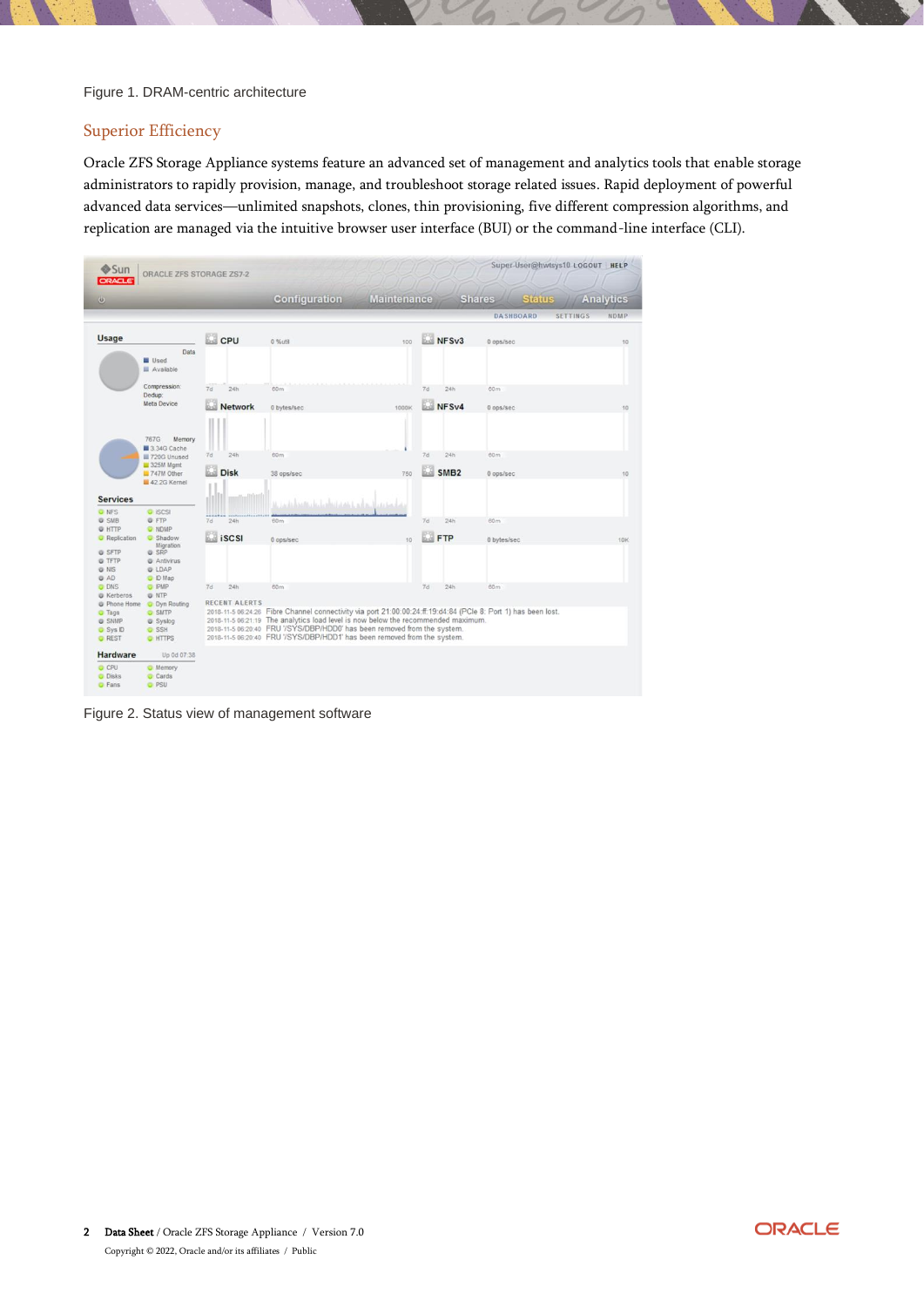The DTrace Analytics feature of Oracle ZFS Storage Appliance systems provide real-time analysis and monitoring functionality, enabling unparalleled fine-grained visibility into disk, flash, controller CPU, networking, cache, virtual machine (VM), and other statistics. It does this in a way that uniquely ties client network interface activity back to the storage devices with everything in between.



Figure 3. DTrace Analytics example showing I/O operations per second, per disk

This granular visibility—at the I/O, VM, or pluggable database level—supports rapid identification and resolution of bottlenecks for superior system performance tuning and troubleshooting, particularly in large-scale virtual server environments. As proven by internal use in Oracle's IT environment and by independent testing, the management efficiency of Oracle ZFS Storage Appliance systems simplify storage management and significantly increases the number of terabytes of data each administrator can handle, resulting in significant operational cost savings.

## Oracle Database Integration

Oracle ZFS Storage Appliance systems are deeply integrated with Oracle Database to improve performance, increase efficiencies, and lower TCO. Through engineering, developing, testing, and supporting hardware and software together, Oracle engineered storage systems deliver unique capabilities that enable Oracle software to run faster and more efficiently. Oracle ZFS Storage Appliance systems are co-engineered with Oracle software and supported with documented solutions and best practices that remove the guesswork from configuring a total system for success through the following features:

#### • Oracle Intelligent Storage Protocol

Oracle Intelligent Storage Protocol (OISP) is a unique storage protocol exclusive to Oracle Database  $12c$  and later versions running with Oracle ZFS Storage Appliance systems. It enables a storage system to receive cues from Oracle Database about its data stream at an unprecedented level. Information about the type and importance of each read and write operation are sent from Oracle Database to the Oracle ZFS Storage Appliance system so it can intelligently process I/O and automatically and dynamically tune itself for optimal performance so the most critical database operations are given higher priority, thereby enabling databases to run faster with no manual tuning required. OISP has the added advantage of speeding provisioning by reducing tedious manual operations by 90 percent, which can reduce the risk of human error.

• These self-tuning capabilities also prevent data blocks associated with high-bandwidth database operations, such as Oracle Recovery Manager (Oracle RMAN) backups, from taking up critical space in DRAM cache, freeing it up so latency-sensitive database operations can achieve maximum acceleration. And, with Automatic Workload Repository–aware extended analytics capabilities, IT administrators can see OISP operations by database name, database function, and database file types so they can do deep drill-downs on the I/O operations even at the pluggable database level. This provides valuable insights into the nature of database operations leading to faster and more effective troubleshooting efforts especially in complex multitenant Oracle Database 12c and later environments.

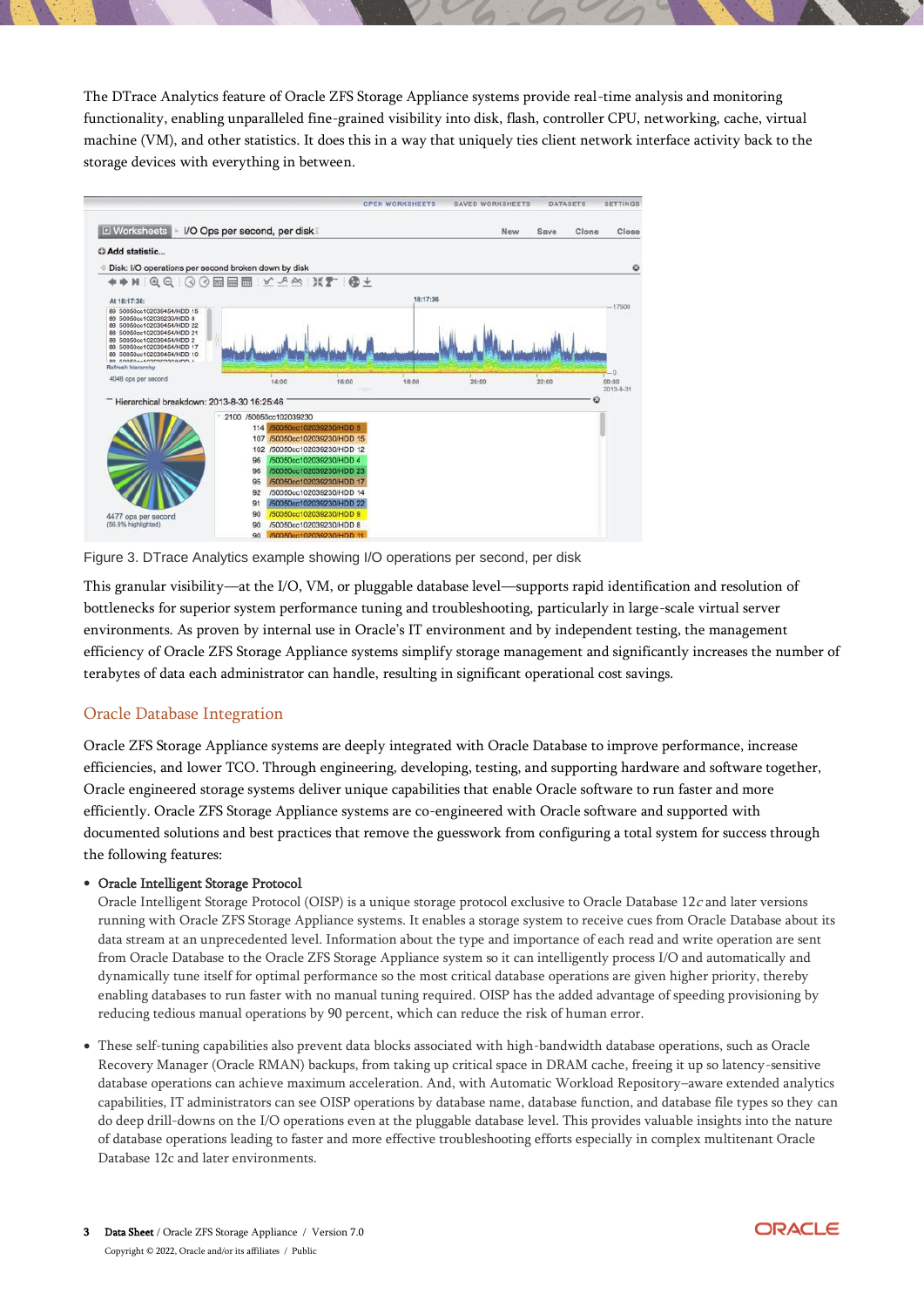

Figure 4. Oracle Database 19*c* and later and Oracle Intelligent Storage Protocol

#### • Oracle Hybrid Columnar Compression

Oracle Database workloads for data warehousing, analytics, and archive can achieve a 10x to 50x reduction in their data volumes and can accelerate queries by 3x to 8x by using the Oracle Hybrid Columnar Compression feature of Oracle Database. Available only on Oracle storage products, this maximum data reduction solution for Oracle Database helps you achieve a significant reduction in your storage footprint and associated data center costs. Furthermore, the Automatic Data Optimization feature of Oracle Database 12c and later versions enables you to set policies to initiate Oracle Hybrid Columnar Compression and data tiering based on actual data usage to automate the management of data throughout its lifecycle.

## • Oracle Enterprise Manager Plug-in for Oracle ZFS Storage Appliance and Oracle VM Storage Connect Plug-in for Oracle ZFS Storage Appliance

Oracle Enterprise Manager Plug-in for Oracle ZFS Storage Appliance provides end-to-end storage management visibility across the enterprise, and enables monitoring and provisioning at the share, LUN, or project. Oracle VM Storage Connect Plug-in for Oracle ZFS Storage Appliance enables Oracle VM to provision and manage Oracle ZFS Storage Appliance systems for streamlined virtualization implementation. These plugins enable easier implementation, better visibility, and holistic management efficiencies.

## Cloud Integration

Traditional storage architectures lack the resources required to support highly virtualized dynamic cloud workloads. Oracle ZFS Storage Appliance systems are:

- Cloud-architected. Based on the architectural advantages of a symmetric multiprocessing (SMP) operating system (OS) combined with Oracle ZFS Storage Appliance system's Hybrid Storage Pool technology, these systems provide a superior design that delivers sustained high performance for consolidated on-premises and private cloud workloads.
- Cloud-managed. Oracle ZFS Storage Appliance systems support OpenStack and Oracle Enterprise Manager Cloud Control cloud management frameworks with RESTful APIs so you can integrate them into any environment.
- Cloud integrated. Unlike competitive suppliers that have no public cloud of their own, Oracle ZFS Storage Appliance enables you to integrate your on-premises storage systems with Oracle Public Cloud to simplify your journey to the cloud. Oracle ZFS Storage Appliance provides an integrated cloud snapshot backup feature that reduces on-premises costs and provides flexible archive and recovery options. An Oracle ZFS Storage image is available in OCI Marketplace to assist Oracle customers migrating workloads and data to Oracle's cloud.

## Architecture and Configuration Options

The architecture of Oracle ZFS Storage Appliance systems is based upon three primary components:

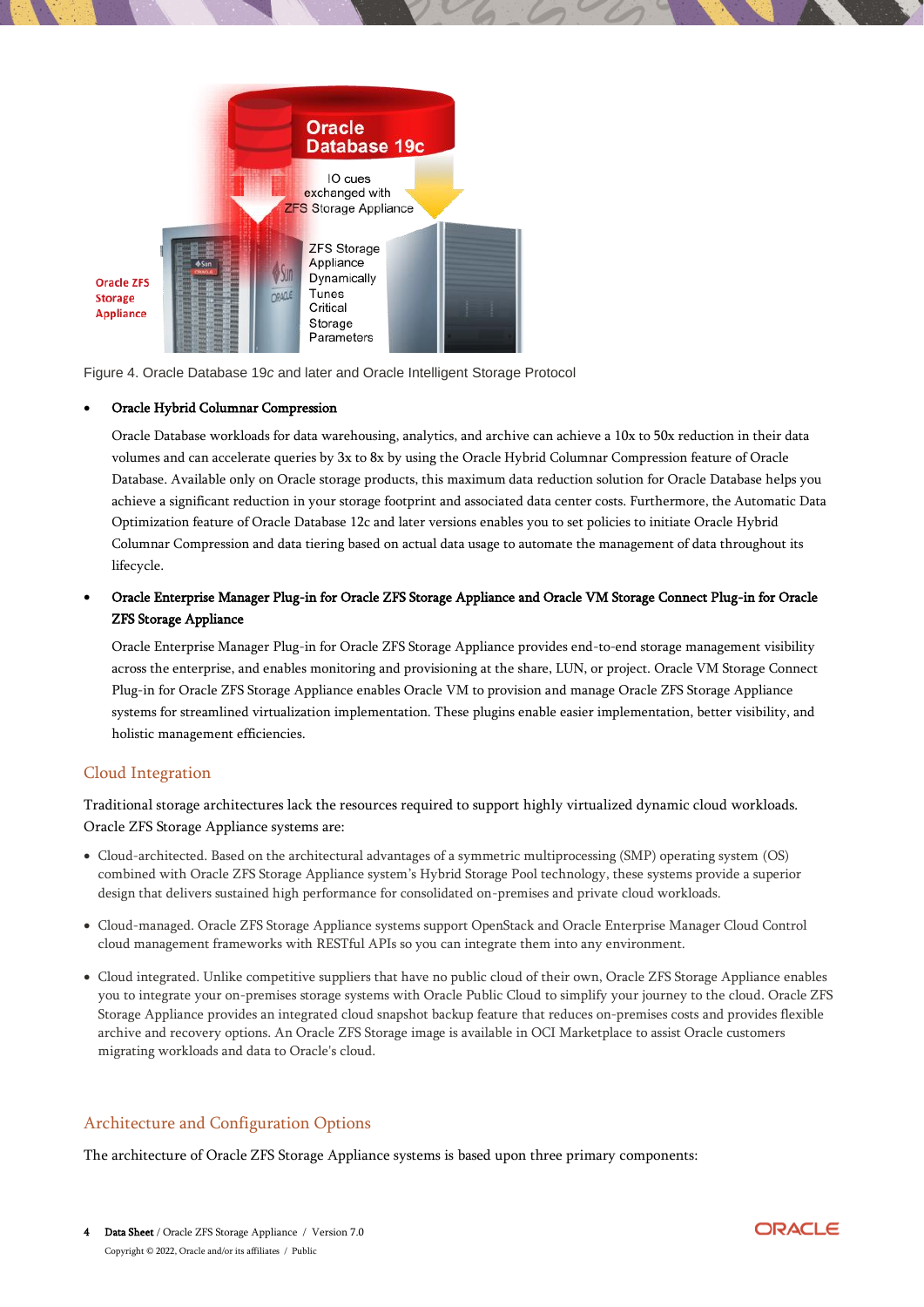- Software. The unique, intelligent multithreading SMP storage OS provides enterprise-class data services and robust data protection, while Hybrid Storage Pool technology manages the dynamic caching. Most data services, including the systems' DTrace Analytics feature are included in the base systems.
- Controller. A robust, powerful storage controller—which is based on cost-effective, enterprise-grade x86 servers from Oracle—delivers high-performance compute power and massive DRAM. Optional dual-controller cluster configurations provide high availability with rapid failover.
- Storage. Enterprise-grade storage enclosures are available with either all-flash storage, all HDD storage, or a combination of both SSDs and HDDs that enable you to optimize different storage pools for a wide range of performance and capacity requirements. They are built using the latest generation of SAS HDDs and SSDs combined with read and write flash accelerators for high performance and high availability.

Two controller models are available:

- **Oracle ZFS Storage ZS9-2 mid-range.** A midrange unified storage system ideal for use with performance-intensive, dynamic workloads at an attractive price point.
- **Oracle ZFS Storage ZS9-2 high-end.** A high-end enterprise unified storage system for workloads demanding extreme performance and scalability at a price point that rivals competitive midrange and high-end systems.

Both models support high-performance NAS, SAN and object storage access using the same intelligent storage OS, Hybrid Storage Pool technology, and enterprise SAS disk or flash enclosures, but they feature different storage controllers to meet the appropriate level of price/performance required for particular environments.

#### Racked System

Oracle ZFS Storage Appliance Racked System configurations are fully tested, preassembled storage systems that include non-transferrable replication, cloning, and encryption licenses at no extra charge. Preconfigured Oracle ZFS Storage Appliance Racked System configurations dramatically shorten deployment and implementation time, optimize performance and availability, and reduce risk and TCO. A network configuration option includes 100GbE NICs or switches for connectivity to Oracle Exadata systems for the mission critical RMAN backup use case.

Oracle Platinum Services are available when Oracle ZFS Storage Appliance Racked System are used to back up Oracle Engineered Systems such as Oracle Exadata, ensuring maximum uptime and rapid resolution with 24/7 remote fault monitoring, industry-leading response times, and patch deployment services. Talk to your account representative to learn the minimum configuration requirements to qualify for Oracle Platinum services.

#### Optional Software

In addition to the rich software suite included with the base systems, you can acquire separate, non-transferrable licensed software features: remote replication, clones, and encryption.

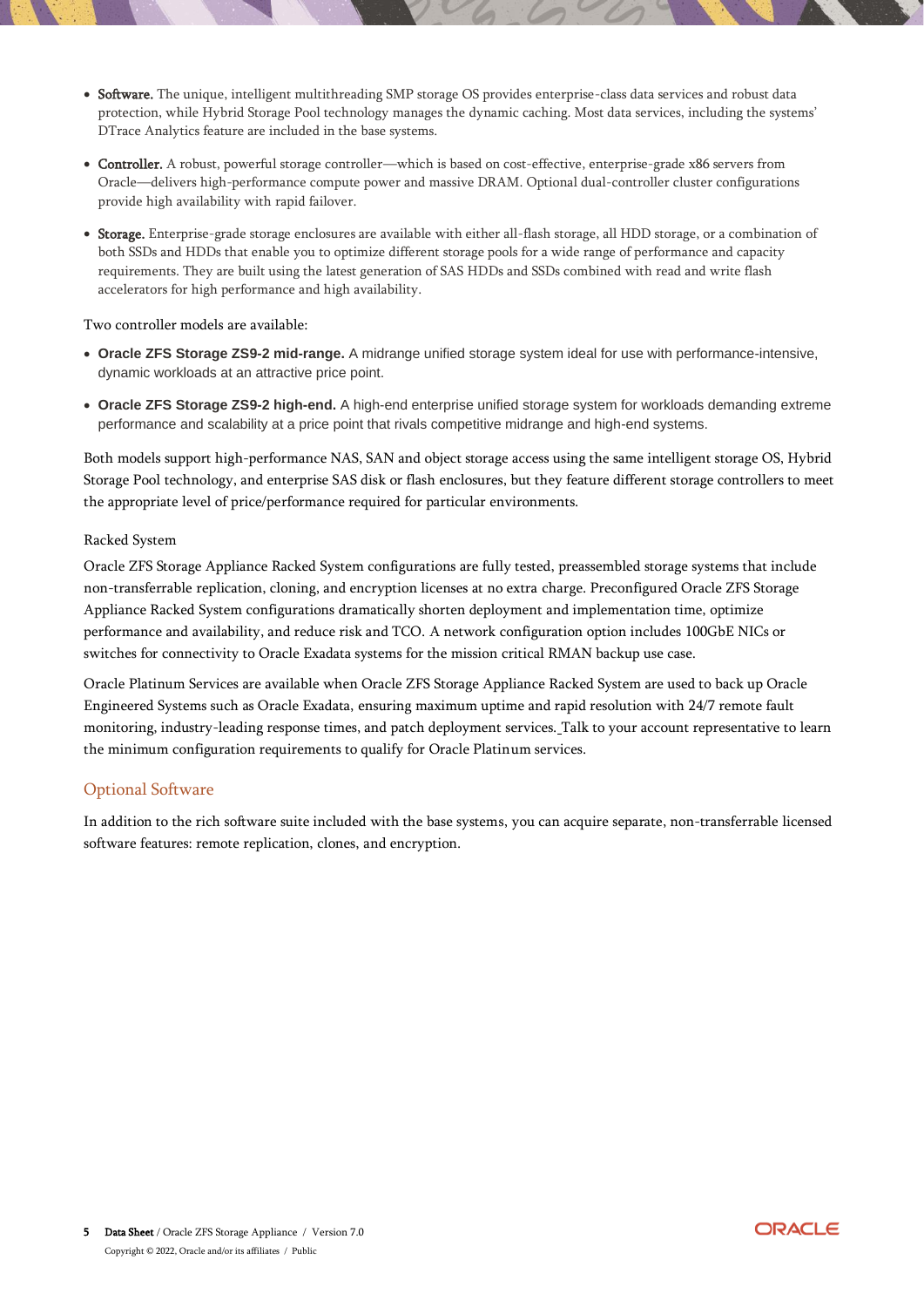## ORACLE ZFS STORAGE APPLIANCE SPECIFICATIONS

|                         | Oracle ZFS Storage ZS9-2<br>mid-range                                                     | Oracle ZFS Storage ZS9-2<br>high-end                                                      | Oracle ZFS Storage<br>Appliance Racked System<br>ZS9-2 mid-range  | Oracle ZFS Storage<br>Appliance Racked System<br>ZS9-2 high-end   |
|-------------------------|-------------------------------------------------------------------------------------------|-------------------------------------------------------------------------------------------|-------------------------------------------------------------------|-------------------------------------------------------------------|
| Configuration           | Module shipment                                                                           | Module shipment                                                                           | Assembled, tested, and<br>shipped                                 | Assembled, tested, and<br>shipped                                 |
| Architecture            | Dual-controller HA cluster<br>with external storage<br>enclosures                         | Dual-controller HA cluster<br>with external storage<br>enclosures                         | Dual-controller HA cluster<br>with external storage<br>enclosures | Dual-controller HA cluster<br>with external storage<br>enclosures |
| Processors              | $4x$ 24-core 2.1 GHz Intel $\Re$<br>Xeon <sup>®</sup> processors<br>(per two controllers) | $4x$ 32-core 2.6 GHz Intel $\Re$<br>Xeon <sup>®</sup> processors<br>(per two controllers) | $4x$ 24-core 2.1 GHz Intel $\Re$<br>Xeon <sup>®</sup> processors  | 4x 32-core 2.6 GHz Intel®<br>Xeon <sup>®</sup> processors         |
| <b>DRAM</b> Cache       | 1 TB or 2 TB<br>(per two controllers)                                                     | 4 TB<br>(per two controllers)                                                             | $2$ TB<br>(per two controllers)                                   | 4 TB<br>(per two controllers)                                     |
| <b>Read Flash Cache</b> | Up to 737 TB                                                                              | Up to 1.4 PB                                                                              | Up to 737 TB                                                      | Up to $1.4$ PB                                                    |

## STORAGE CONFIGURATIONS

|                                                   | Oracle ZFS Storage ZS9-2<br>mid-range                                                                                                                                                            | Oracle ZFS Storage ZS9-2<br>high-end                                                                                                                                                                                                          | Oracle ZFS Storage<br>Appliance Racked System<br>ZS9-2 mid-range                                                                                                                                                                                                                                                                                                | Oracle ZFS Storage<br>Appliance Racked System<br>ZS9-2 high-end                                                                                                                                                                                                                                                                                                 |
|---------------------------------------------------|--------------------------------------------------------------------------------------------------------------------------------------------------------------------------------------------------|-----------------------------------------------------------------------------------------------------------------------------------------------------------------------------------------------------------------------------------------------|-----------------------------------------------------------------------------------------------------------------------------------------------------------------------------------------------------------------------------------------------------------------------------------------------------------------------------------------------------------------|-----------------------------------------------------------------------------------------------------------------------------------------------------------------------------------------------------------------------------------------------------------------------------------------------------------------------------------------------------------------|
| <b>Disk Storage Options</b><br>(raw capacity)     | • 24 TB to 10 PB scalability<br>• Up to 24 storage shelves,<br>each with 20 or 24 HDDs<br>• With 20 HDDs per disk<br>shelf, choice of 1 to 4 read<br>or write SSD accelerators<br>per disk shelf | • 24 TB to 21 PB scalability<br>• Up to 48 storage shelves,<br>each with 20 or 24 HDDs<br>• With 20 HDDs per disk<br>shelf, choice of 1 to 4 read<br>or write SSD accelerators<br>per disk shelf                                              | • 24 TB to 10 PB scalability<br>• Up to 24 storage shelves,<br>each with 20 or 24 HDDs<br>• With 20 HDDs per disk<br>shelf, choice of 1 to 4 read<br>or write SSD accelerators<br>per disk shelf<br>• Up to 48 storage shelves,<br>each with 10 or 12 HDDs<br>• With 10 HDDs per disk<br>shelf, choice of 2 read or<br>write SSD accelerators per<br>disk shelf | • 24 TB to 21 PB scalability<br>• Up to 48 storage shelves,<br>each with 20 or 24 HDDs<br>• With 20 HDDs per disk<br>shelf, choice of 1 to 4 read<br>or write SSD accelerators<br>per disk shelf<br>• Up to 96 storage shelves,<br>each with 10 or 12 HDDs<br>• With 10 HDDs per disk<br>shelf, choice of 2 read or<br>write SSD accelerators per<br>disk shelf |
| <b>Flash Storage</b><br>Options (raw<br>capacity) | • 153 TB to 4.4 PB<br>scalability<br>• 1 to 24 shelves with 20 or<br>24 SSDs per shelf<br>• With 20 SSDs per shelf,<br>choice of 1 to 4 write SSD<br>accelerator                                 | • 153 TB to 8.8 PB<br>scalability<br>• 1 to 48 shelves with 20 or<br>24 SSDs per shelf<br>• With 20 SSDs per shelf,<br>choice of 1 to 4 write SSD<br>accelerator                                                                              | 153 TB to 4.4 PB<br>scalability<br>1 to 24 shelves with 20 or<br>$\bullet$<br>24 SSDs per shelf<br>With 20 SSDs per shelf,<br>$\bullet$<br>choice of 1 to 4 write<br>SSD accelerator                                                                                                                                                                            | 153 TB to 8.8 PB<br>$\bullet$<br>scalability<br>1 to 48 shelves with 20 or<br>$\bullet$<br>24 SSDs per shelf<br>With 20 SSDs per shelf,<br>$\bullet$<br>choice of 1 to 4 write SSD<br>accelerator                                                                                                                                                               |
| <b>Storage Shelf</b><br>Options                   | Disk storage:<br>SAS-3, 3.5-inch SSDs<br>SAS-3 2.5-inch SSDs                                                                                                                                     | • Oracle Storage Drive Enclosure DE3-24C: 18 TB, SAS-3, 3.5-inch 7,200 RPM HDDs, 7.68 TB SAS-3, 3.5-inch SSDs, 200 GB<br>• Oracle Storage Drive Enclosure DE3-24P: 1.2 TB SAS-3 2.5-inch 10,000 RPM HDDs, 7.68 TB SAS-3 2.5-inch SSDs, 200 GB |                                                                                                                                                                                                                                                                                                                                                                 |                                                                                                                                                                                                                                                                                                                                                                 |

- Oracle Storage Drive Enclosure DE3-12C: 18 TB SAS-3, 3.5-inch 7,200 RPM HDDs, 7.68 TB SAS-3, 3.5-inch SSDs, 200 GB SAS-3, 3.5-inch SSDs
- 6 Data Sheet / Oracle ZFS Storage Appliance / Version 7.0 Copyright © 2022, Oracle and/or its affiliates / Public

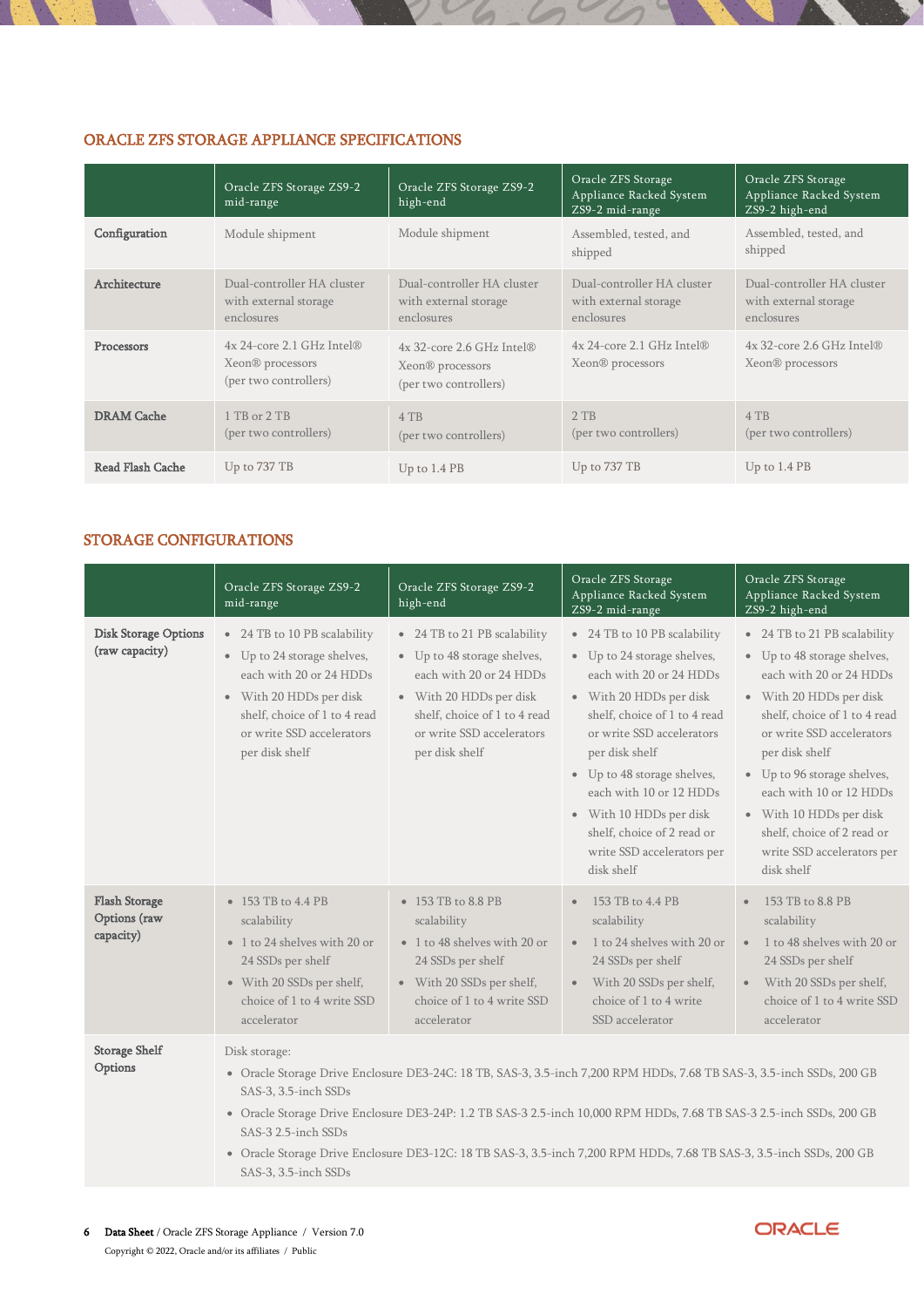• Note: Oracle reserves the right to substitute the DE3-24C and DE3-12C at Oracle's discretion. One or both may be limited by geography and/or configuration.

Flash storage:

• Oracle Storage Drive Enclosure DE3-24P: 7.68 TB SAS-3 2.5-inch SSDs

Note: Maximum number of total drives (HDD and SSD) for high-end: 1152; maximum for mid-range: 57

## STANDARD AND OPTIONAL INTERFACES

| Interface                               | Description                                                                                          |
|-----------------------------------------|------------------------------------------------------------------------------------------------------|
| <b>Integrated Network</b>               | Management ports only                                                                                |
| <b>Optional Network</b><br>Connectivity | 10GBASE-T, 10Gb/25Gb/40Gb/100Gb Ethernet (twinax/optical), 32Gb Fibre Channel, 100Gb Ethernet Switch |
| <b>Optional Tape</b><br>Backup HBA      | Dual-channel 32 Gb FC HBA                                                                            |

## Maximum Ports Per System

|                                                                                                          | Oracle ZFS Storage ZS9-2<br>mid-range          | Oracle ZFS Storage ZS9-2<br>high-end | Oracle ZFS Storage<br>Appliance Racked System<br>ZS9-2 mid-range | Oracle ZFS Storage<br>Appliance Racked System<br>ZS9-2 high-end |
|----------------------------------------------------------------------------------------------------------|------------------------------------------------|--------------------------------------|------------------------------------------------------------------|-----------------------------------------------------------------|
| 10GBASE-T<br>10Gb Ethernet, 25Gb<br>Ethernet, 32Gb Fibre<br>Channel, 40Gb<br>Ethernet, 100Gb<br>Ethernet | 44/20/20/20/20/8                               | 44/20/20/20/20/8                     | 44/20/20/20/20/8                                                 | 44/20/20/20/20/8                                                |
| $\mathbf{r}$                                                                                             | $\mathbf{a}$ and $\mathbf{a}$<br>$\mathbf{11}$ |                                      |                                                                  |                                                                 |

Note: Full line speed on all ports concurrently may be limited

## ENVIRONMENTAL

| Specification                            | Description                                                                                                                                                                                                                                                                         |
|------------------------------------------|-------------------------------------------------------------------------------------------------------------------------------------------------------------------------------------------------------------------------------------------------------------------------------------|
| Operating<br>Temperature                 | 5°C to 35°C (41°F to 95°F)                                                                                                                                                                                                                                                          |
| Nonoperating<br>Temperature              | -40°C to 70°C (-40°F to 158°F)                                                                                                                                                                                                                                                      |
| <b>Operating Relative</b><br>Humidity    | 10%–90% relative humidity, noncondensing                                                                                                                                                                                                                                            |
| Nonoperating<br><b>Relative Humidity</b> | 93% relative humidity, noncondensing                                                                                                                                                                                                                                                |
| Altitude (Operating)                     | 0 m to 3,050 m (0 ft. to 10,007 ft.); maximum ambient temperature is derated by 1 degree C per 300 m above 900 m, except in China<br>where regulations may limit installations to a maximum altitude of 2,000 m.                                                                    |
| <b>Acoustic Noise</b>                    | 8.1 Bels A-weighted Operating, and 5.8 Bels A-weighted Idling (measured Sound Power).<br>Check your local regulations for noise level exposure limits in the workplace that apply to your installation of Oracle equipment<br>and appropriate use of personal protection equipment. |
| Other                                    | Meets (American Society of Heating, Refrigerating and Air-Conditioning Engineers) ASHRAE Data Center Class A2                                                                                                                                                                       |

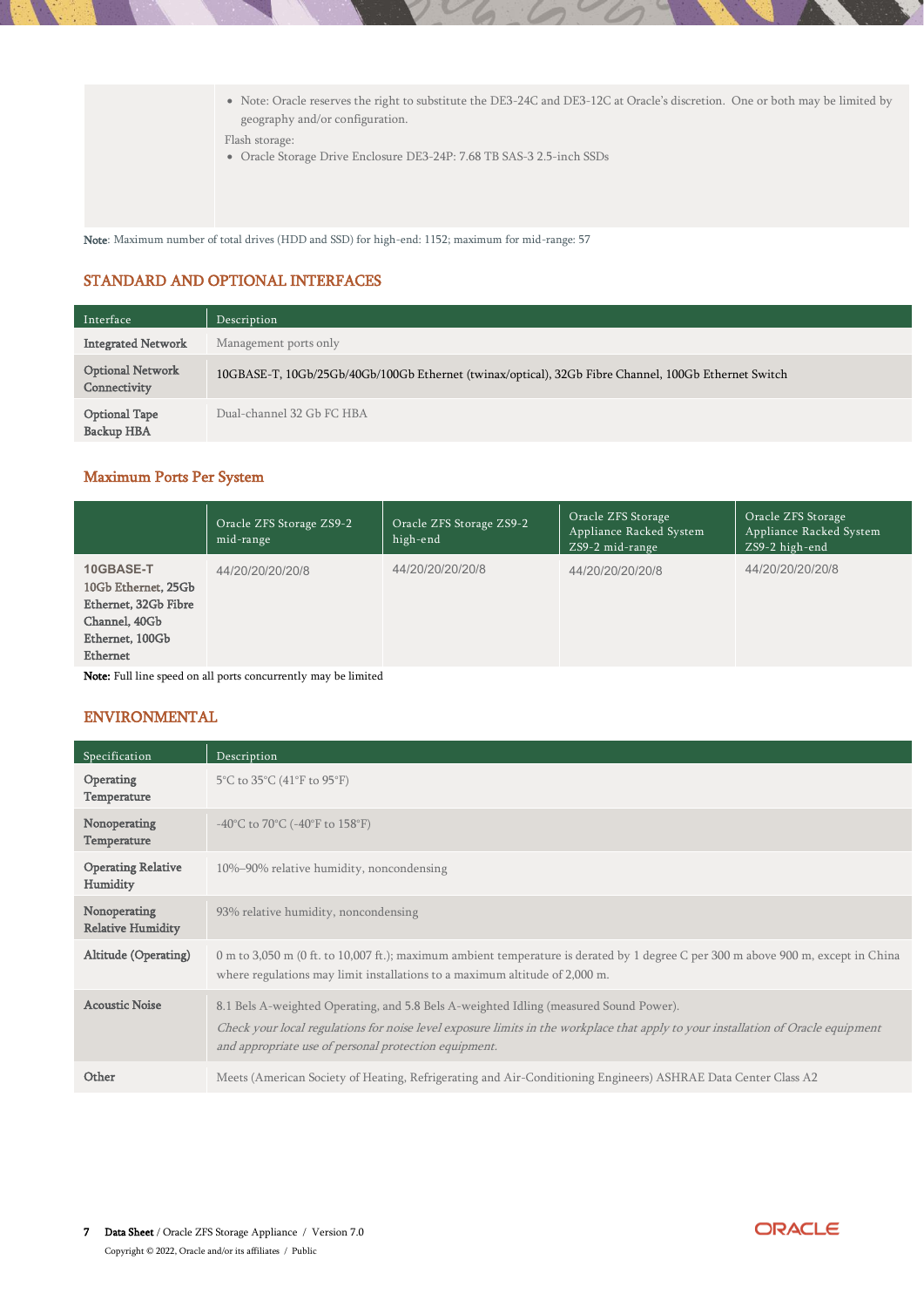# Power and Thermal

| Component                                  | Description       | Typical        | Maximum        |
|--------------------------------------------|-------------------|----------------|----------------|
| Oracle ZFS Storage ZS9-2 mid-range         | Power (W)         | 550 W          | 756 W          |
|                                            | Thermal (BTU/hr.) | 1877 BTU/hr.   | 2580 BTU/hr.   |
| Oracle ZFS Storage ZS9-2 high-end          | Power (W)         | 569 W          | 796 W          |
|                                            | Thermal (BTU/hr.) | 1941 BTU/hr.   | 2716 BTU/hr.   |
| Oracle Storage Drive Enclosure DE3-24C     | Power (W)         | 256 W          | 285 W          |
|                                            | Thermal (BTU/hr.) | 875 BTU/hr.    | 973 BTU/hr.    |
| Oracle Storage Drive Enclosure DE3-12C     | Power (W)         | 161 W          | 182 W          |
|                                            | Thermal (BTU/hr.) | 549 BTU/hr.    | 621 BTU/hr.    |
| Oracle Storage Drive Enclosure DE3-24P     | Power (W)         | 248 W          | 298 W          |
|                                            | Thermal (BTU/hr.) | 846 BTU/hr.    | 1,017 BTU/hr.  |
| Oracle ZFS Storage Appliance Racked System | Power $(W)$       | 3,784 W        | 5,714 W        |
| $(ZS9-2 high-end HA + 9x DE3-24C)$         | Thermal (BTU/hr.) | 12,912 BTU/hr. | 19,497 BTU/hr. |

## PHYSICAL SPECIFICATIONS

| Component                                       | Typical | Maximum                           |
|-------------------------------------------------|---------|-----------------------------------|
| Oracle ZFS Storage ZS9-2                        | Height  | 86.9 mm (3.4 in.) 2U (rack units) |
| mid-range and high-end<br>(controller only)     | Width   | 482.0 mm (18.97 in.)              |
|                                                 | Depth   | 772 mm (30.04 in.)                |
|                                                 | Weight  | 33.11 kg (73 lb.) fully populated |
| <b>Oracle Storage Drive</b>                     | Height  | 175 mm (6.89 in.) 4U (rack units) |
| Enclosure DE3-24C (fully<br>loaded with drives) | Width   | 483 mm (19 in.)                   |
|                                                 | Depth   | 630 mm (24.8 in.)                 |
|                                                 | Weight  | 46 kg (101.41 lb.)                |
| <b>Oracle Storage Drive</b>                     | Height  | 88.9 mm (3.5 in.) 2U (rack units) |
| Enclosure DE3-12C (fully<br>loaded with drives) | Width   | 483 mm (19 in.)                   |
|                                                 | Depth   | 630 mm (24.8 in)                  |
|                                                 | Weight  | 26 kg (52.7 lb.)                  |
| <b>Oracle Storage Drive</b>                     | Height  | 86.9 mm (3.4 in.) 2U (rack units) |
| Enclosure DE3-24P (fully<br>loaded with drives) | Width   | 483 mm (19 in.)                   |
|                                                 | Depth   | 630 mm (24.8 in.)                 |
|                                                 | Weight  | 24 kg (52.91 lb.)                 |

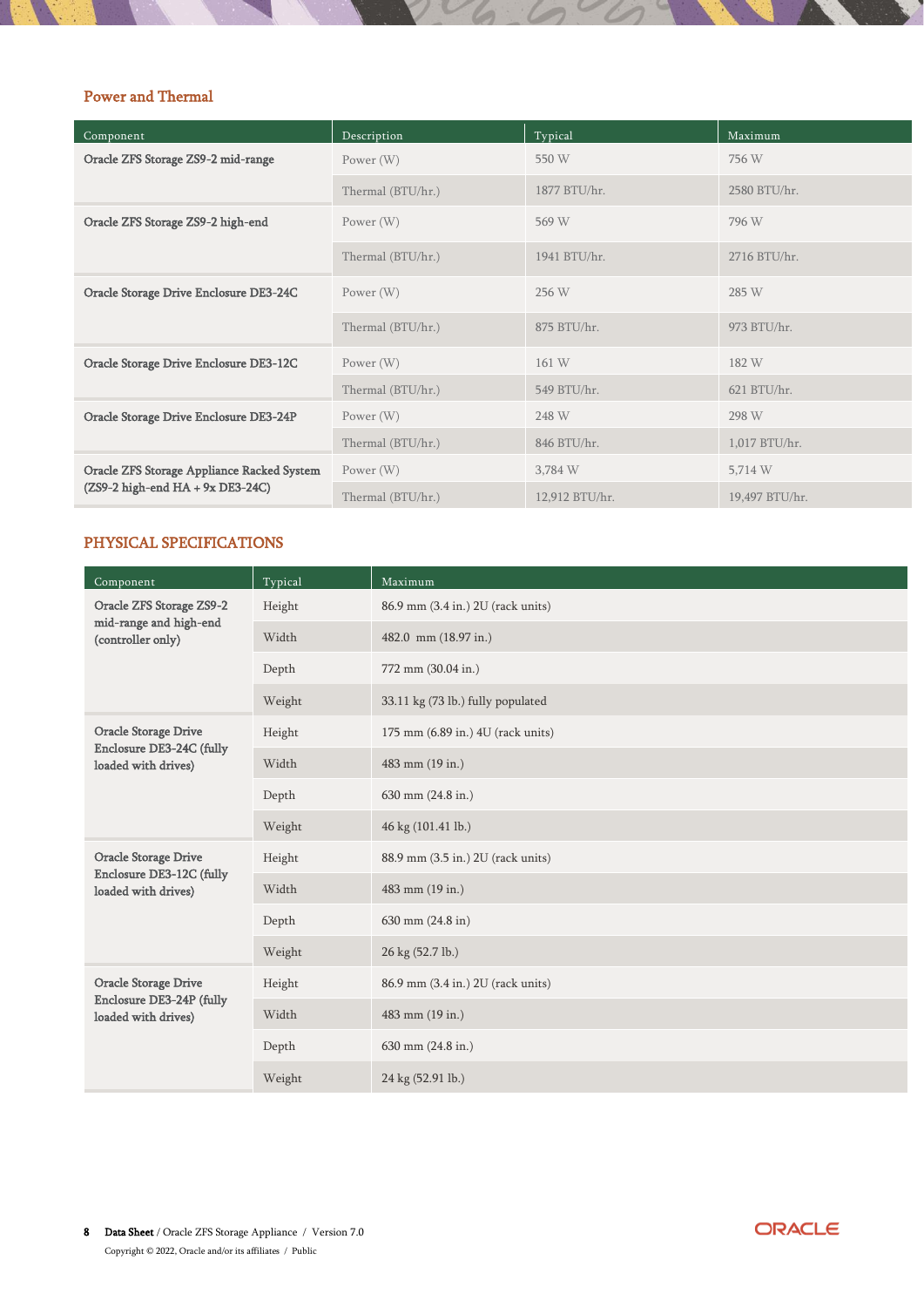# ORACLE ZFS STORAGE APPLIANCE SOFTWARE

| Included Features                   | Details                                                                                                                                                                                                                                                                                    |
|-------------------------------------|--------------------------------------------------------------------------------------------------------------------------------------------------------------------------------------------------------------------------------------------------------------------------------------------|
| Oracle Intelligent Storage Protocol | Oracle Database 12c sends metadata to Oracle ZFS Storage Appliance systems about each I/O operation,<br>enabling the systems to dynamically tune themselves for optimal performance; provides visibility at the<br>database level and per-pluggable-database level for actionable insight. |
| <b>File System</b>                  | Oracle Solaris ZFS (128-bit addressability)                                                                                                                                                                                                                                                |
| <b>File-level Protocol</b>          | NFS v2/v3/v4/v4.1, SMB1/2/2.1/3/3.1, HTTP, WebDAV, FTP/SFTP/FTPS                                                                                                                                                                                                                           |
| <b>Block-level Protocol</b>         | ISCSI, Fibre Channel                                                                                                                                                                                                                                                                       |
| Object-level Protocol               | Oracle OCI, Amazon S3, and Swift-compatible object ingest over HTTP or HTTPS                                                                                                                                                                                                               |
| Cloud Integration                   | Cloud snapshot backups in ZFS or tar format, integrated OCI-compatible object store on-premise, and<br>Oracle ZFS Storage in OCI Marketplace                                                                                                                                               |
| Data Compression                    | Five distinct compression options to balance data reduction with performance for specific workloads                                                                                                                                                                                        |
| <b>Hybrid Columnar Compression</b>  | 10x to 50x compression of static Oracle Database data, resulting in a 3x to 5x reduction in storage footprint<br>for data warehousing and long-term storage of information in Oracle Database databases                                                                                    |
| Data Deduplication                  | Inline, block-level deduplication                                                                                                                                                                                                                                                          |
| Monitoring                          | DTrace Analytics (for system tuning and debugging), dashboard monitoring for key system performance<br>metrics, plugin available for Oracle Enterprise Manager                                                                                                                             |
| <b>Automated Serviceability</b>     | "Phone home" capability with automatic case creation, configurable alerts                                                                                                                                                                                                                  |
| <b>RAID</b>                         | Striping, mirroring, triple mirroring, single-parity, double-parity, triple-parity, wide stripes                                                                                                                                                                                           |
| <b>Remote Management</b>            | HTTPS, SSH, SNMP v1/v2c/v3, IPMI, RESTful API                                                                                                                                                                                                                                              |
| Snapshots                           | Read-only, restorable                                                                                                                                                                                                                                                                      |
| <b>Directory Services</b>           | NIS, AD, LDAP                                                                                                                                                                                                                                                                              |
| Data Security                       | Checksum data and metadata, automatic data validation, and antivirus quarantine                                                                                                                                                                                                            |
| <b>Network Services</b>             | NTP, DHCP, SMTP                                                                                                                                                                                                                                                                            |
| Backup                              | NDMP v3/v4, ZFS NDMP                                                                                                                                                                                                                                                                       |
| <b>Local Replication</b>            | Replication within the same Oracle ZFS Storage Appliance configuration (single or cluster)                                                                                                                                                                                                 |
| QoS/Throttling                      | Limit NFS, SMB, and LUN I/O consumption to better balance system resources                                                                                                                                                                                                                 |

| Separately Licensed Features | Details                                                                                                                                                                                                                                                                                                |
|------------------------------|--------------------------------------------------------------------------------------------------------------------------------------------------------------------------------------------------------------------------------------------------------------------------------------------------------|
| Clones                       | Writable snapshots (included in racked system configurations)                                                                                                                                                                                                                                          |
| <b>Remote Replication</b>    | Replication from one Oracle ZFS Storage Appliance product to another. 1:N, N:1, manual, scheduled, or<br>continuous (included in racked system configurations)                                                                                                                                         |
| Encryption                   | Two-tier data encryption with strong encryption algorithms (AES 256/192/128), set at the<br>project/share/LUN level or pool level. Encryption keys can be managed in a local keystore or centrally<br>managed with Oracle Key Manager. Data encryption is included in the racked system configuration. |

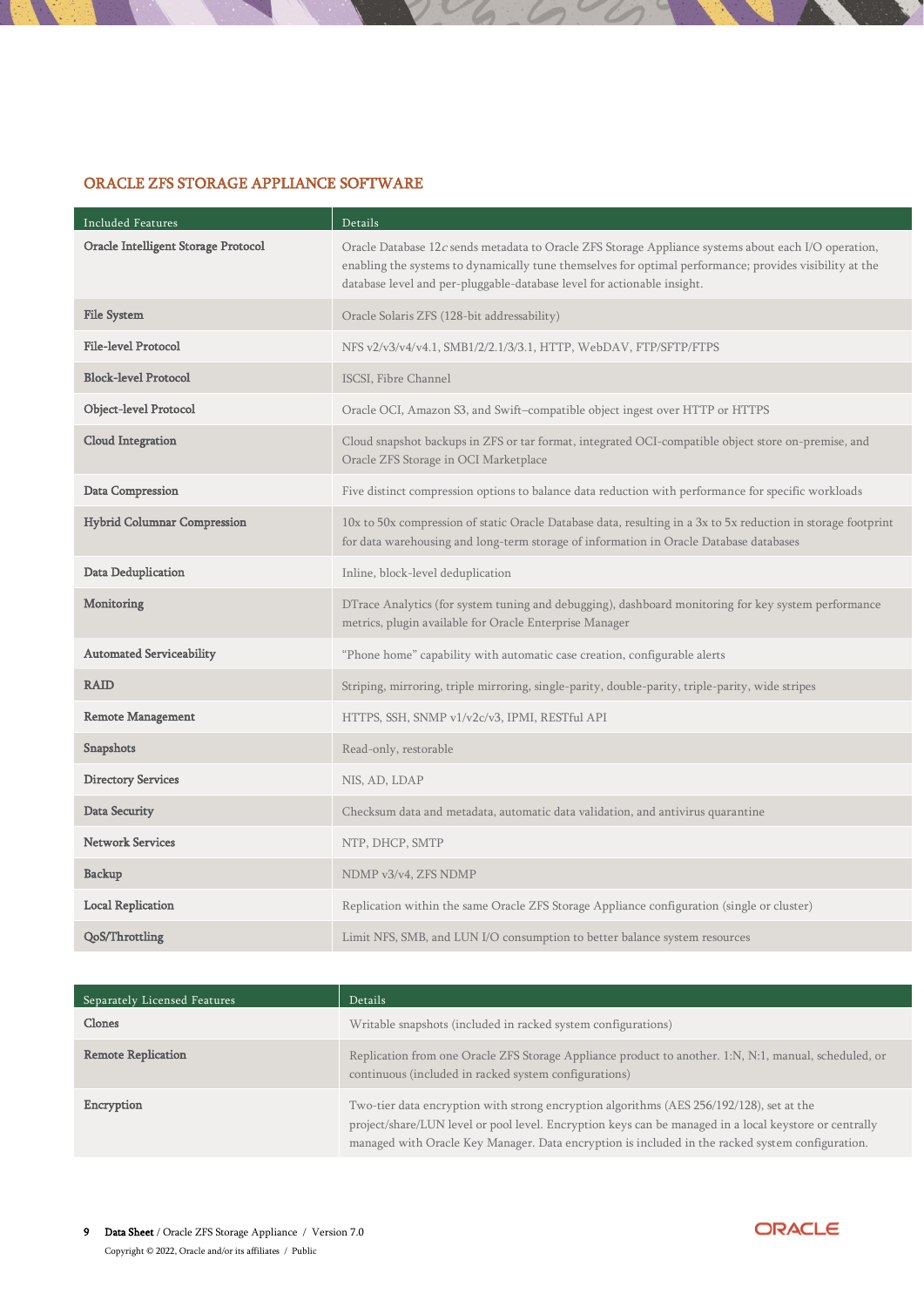# Oracle Support

Oracle Premier Support services provide the complete system support you need to proactively manage your Oracle storage systems, with swift resolution and rapid-response hardware service when problems do arise, keeping your business information available 24/7.

Oracle Platinum Services provide an enhanced level of service for supported configurations of Oracle ZFS Storage Appliance Racked System. Oracle Platinum Services is available for Oracle ZFS Storage Appliance Racked System ZS9-2 mid-range and high-end when they are used as a backup solution for Oracle Engineered Systems. Talk to your account representative to learn the [minimum configuration requirements](http://www.oracle.com/us/support/library/certified-platinum-configs-1652888.pdf) to qualify for Oracle Platinum services.

With Oracle Advanced Customer Support, you get mission-critical support with a focused support team, proactive guidance to tailor storage systems for optimal performance and increased competitiveness, and preventative monitoring to help you achieve high availability and optimized system performance.

For more information about Oracle Premier Support, Platinum Services, and Oracle Advanced Customer Support, please speak with your Oracle representative or Oracle authorized partner, or visit [oracle.com/support](https://www.oracle.com/support/index.html) or [oracle.com/acs.](http://www.oracle.com/acs)